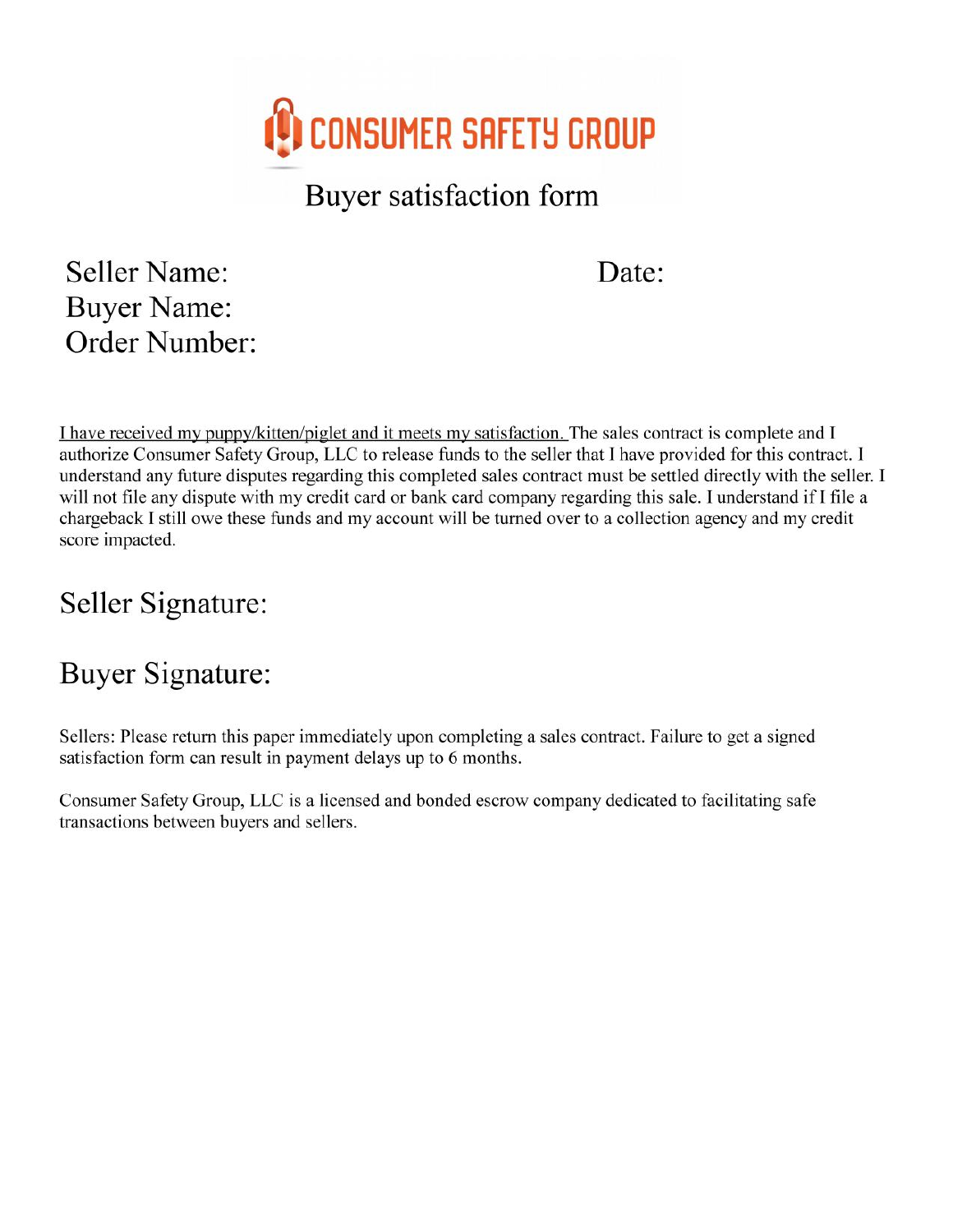## HEALTH GUARANTEE

| This Agreement, by and between                                               | Οt                                      |  |
|------------------------------------------------------------------------------|-----------------------------------------|--|
|                                                                              | hereinafter referred to as Breeder, and |  |
|                                                                              |                                         |  |
|                                                                              | , hereinafter referred to as Customer:  |  |
| 1. Customer has agreed to purchase from Breeder the following puppy/puppies: |                                         |  |
|                                                                              |                                         |  |
|                                                                              |                                         |  |

2. Breeder represents and warrants that, at the time of delivery, the puppy/puppies referenced above: (i) is/are in good health, besides any defects disclosed to Customer in this Agreement, (ii) has/have been examined by a licensed veterinarian, and (iii) is/are up to date on all shots and worming. Breeder guarantees the

puppy/puppies to be free from life-threatening defects for a period of \_\_\_\_\_\_\_\_\_\_ days from the time of delivery, hereinafter referred to as the Guarantee Term.

3. Customer is aware and acknowledges that the puppy/puppies has/have the following defect(s):

\_\_\_\_\_\_\_\_\_\_\_\_\_\_\_\_\_\_\_\_\_\_\_\_\_\_\_\_\_\_\_\_\_\_\_\_\_\_\_\_\_\_\_\_\_\_\_\_\_\_\_\_\_\_\_\_\_\_\_\_\_\_\_\_\_\_\_\_\_\_\_\_\_\_\_\_\_\_ \_\_\_\_\_\_\_\_\_\_\_\_\_\_\_\_\_\_\_\_\_\_\_\_\_\_\_\_\_\_\_\_\_\_\_\_\_\_\_\_\_\_\_\_\_\_\_\_\_\_\_\_\_\_\_\_\_\_\_\_\_\_\_\_\_\_\_\_\_\_\_\_\_\_\_\_\_\_.

\_\_\_\_\_\_\_\_\_\_\_\_\_\_\_\_\_\_\_\_\_\_\_\_\_\_\_\_\_\_\_\_\_\_\_\_\_\_\_\_\_\_\_\_\_\_\_\_\_\_\_\_\_\_\_\_\_\_\_\_\_\_\_\_\_\_\_\_\_\_\_\_\_\_\_\_\_\_ \_\_\_\_\_\_\_\_\_\_\_\_\_\_\_\_\_\_\_\_\_\_\_\_\_\_\_\_\_\_\_\_\_\_\_\_\_\_\_\_\_\_\_\_\_\_\_\_\_\_\_\_\_\_\_\_\_\_\_\_\_\_\_\_\_\_\_\_\_\_\_\_\_\_\_\_\_\_

Breeder shall not be responsible for any fees, costs or expenses, including but not limited to veterinarian or surgical fees, that may arise as a result of the above-disclosed defect and disclosed defect is specifically excepted from this Agreement.

4. Customer, at their own expense, is encouraged to have the puppy/puppies examined by a licensed veterinarian of their choosing within days from the date of delivery.

5. If, within the Guarantee Term, a licensed veterinarian finds the puppy/puppies to have a life-threatening condition, upon proper notice and proof in accordance with Paragraph 6, Customer may return the puppy/puppies to Breeder and Breeder shall refund to Customer the full purchase price of the puppy/puppies. Said refund shall not include any costs of shipping and/or delivery.

6. To make a claim under the health guarantee under Paragraph 2 and to obtain the refund pursuant to Paragraph 5, Customer shall notify Breeder in writing of the life-threatening condition and provide documentation of a licensed veterinarian's diagnosis of such life-threatening condition within the Guarantee Term. Failure to provide such notice and documentation shall operate as a waiver of Customer's rights hereunder and Breeder is not required to provide a refund pursuant to Paragraph 5.

7. If Customer does not have the puppy/puppies examined by a licensed veterinarian within the Guarantee Term, Customer acknowledges and agrees that the puppy/puppies is/are sold AS IS with no warranty or guarantee of health.

8. Due to the Breeder not being able to control the environment where the puppy/puppies is/are being taken to, this Agreement does not cover temperament of the puppy, fleas, worms, ear mites, colds, Hypoglycemia, Coccidiosis, Giardiasis, Parvo or Osteochondritis dissecans (OCD). Further, neglect or injury